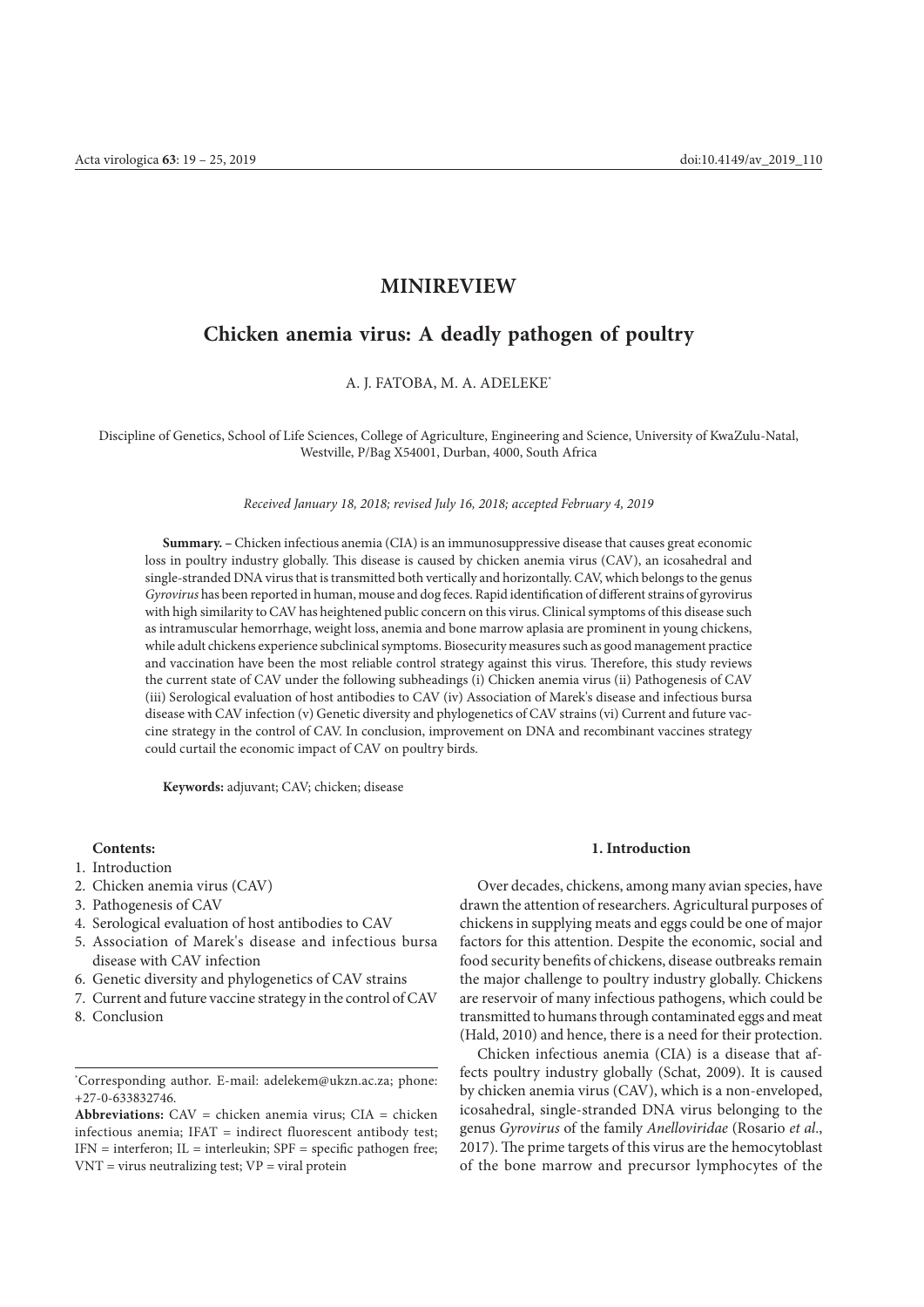thymus (Noteborn, 2004). The immunosuppressive ability of CAV associated with depletion of lymphocyte has given this virus a wide recognition in the poultry industry (Van Santen *et al*., 2004). Vertical and horizontal transmissions are common in young and adult chickens, respectively (Miller and Schat, 2004). The severe damages caused by this virus such as weight loss, anemia, intramuscular hemorrhage, lymphoid atrophy and bone marrow aplasia are mostly seen among the young chickens less than 2 weeks of age and void of maternally-derived antibodies (Miller and Schat, 2004).

However, adult chickens are also infected horizontally with this virus, though with subclinical symptoms after the maternal antibodies wane (Trinh *et al*., 2015). This causes poor growth and exposes them to secondary pathogens, thereby contributing to major economic loss (Hoerr, 2010).

Identification of different strains of gyrovirus in humans, dog, mouse and other birds (Rijsewijk *et al*., 2011; Chu *et al*., 2012; Zhang *et al*., 2014; Fang *et al*., 2017; Li *et al*., 2017) with high similarity with CAV has heightened the public concern of this virus, which has generated different strategies in its control.

This study reviews the current state of CAV in poultry by discussing the chicken anemia virus, pathogenesis of CAV, serological evaluation of host's antibodies to CAV, association of Marek's disease and infectious bursa disease with CAV infection, genetic diversity and phylogenetics of CAV strains and current vaccine strategy in the control of CAV. In addition, recommendation on vaccine strategy that could be of help in the control of this virus is also highlighted.

#### **2. Chicken anemia virus (CAV)**

Chicken anemia virus is one of the deadly diseases of poultry worldwide as it affects the immune status of birds, which is detrimental to their productivity (Schat, 2009). It is a non-enveloped, icosahedral single-stranded DNA virus belonging to the genus *Gyrovirus* of the family *Anelloviridae* (Rosario *et al*., 2017). Till date, poultry has been the only natural host of this virus but of recent, a human variant of this virus has been discovered with similar pathogenic qualities as that of avian gyrovirus (Phan *et al*., 2015). The disease caused by this virus is mostly known as chicken infectious anemia. The virus has an open reading frame coding for three proteins called Viral protein 1 (VP1), Viral protein 2 (VP2) and Viral protein 3 (VP3) (Lacorte *et al*., 2007). Both viral proteins 1 and 2 are prime targets in vaccine design to induce neutralizing antibodies in the host, mainly chickens (Moeini *et al*., 2011). Viral protein 3 is regarded as Apoptin, as it facilitates apoptosis in the transformed cells, making it a potential agent in the control of cancer disease (Ganar *et al*., 2017). CAV affects both male and female chickens of all ages, thereby contributing to the severe damage it causes in

the poultry industry (Umar *et al*., 2014). It is most common in broilers as compared to other chicken types (Umar *et al*., 2014). Like other viral infectious diseases such as Marek's disease and infectious bursa disease, which suppress the host immune system of their host, CAV is a well-known immunosuppressive virus that exposes its host to several secondary infections that collectively weaken the immune system (Zhang *et al*., 2015).

#### **3. Pathogenesis of CAV**

Chicken aneamia virus can be transmitted both vertically and horizontally (Miller and Schat, 2004; Smyth and Schat, 2013). Vertical transmission entails the transfer from breeders to their progeny, while horizontal transfer involves transmission via feathers, oral contamination and feces (Davidson *et al*., 2008). The virus attacks young chickens that are void of the maternal antibodies within the first two weeks of age and cause severe damage to tissues and organs (Miller and Schat, 2004). Among the chicks that have maternally inherited antibodies, vertical transmission of the virus is not possible but horizontal transmission with subclinical symptoms is possible as the antibodies wane (Davidson *et al*., 2008). This causes poor growth and makes chickens susceptible to some secondary infection such as Marek's disease, infectious bursa disease and other adenoviral infections (Senthilkumar *et al*., 2006). Some of the severe damages of this virus include lymphoid atrophy, weight loss, aplasia of bone marrow, muscular depletion of RBC and anemia (Dhama *et al*., 2008). The prime targets of this virus are hemocytoblast and lymphocyte precursor cells. The hematopoietic cells in the bone marrow become damaged, thereby reducing drastically the number of erythrocyte and myeloid cells, which contributes to the level of anemia in the host (Van Santen *et al*., 2004). The hematopoietic cells also produce thrombocytes associated with blood clothing, and therefore their damage by CAV is associated with intramuscular hemorrhage in the host (Kuscu and Gurel, 2008). The T lymphocytes are also a major target of CAV with effect on the downstream adaptive immunity (Adair, 2000). The B cells are not susceptible to CAV directly but indirect impact on B cells has been associated with damage to cytokines and other molecules (Adair, 2000). Different studies have shown the reduction of cytokines such as interleukin 2 (IL-2) with downstream effect on macrophages, neutrophils and the phagocytic activities of the immune system, which is the main cause of the immunosuppressive action of CAV (Natesan *et al*., 2006; Oluwayelu *et al*., 2010). In addition to the suppression of the immune molecules, interferon gamma (IFN-γ) has been reported to increase in first few days of infection, followed by gradual reduction (Natesan *et al*., 2006). Recent study by Wani *et al.* (2016) evaluated the impact of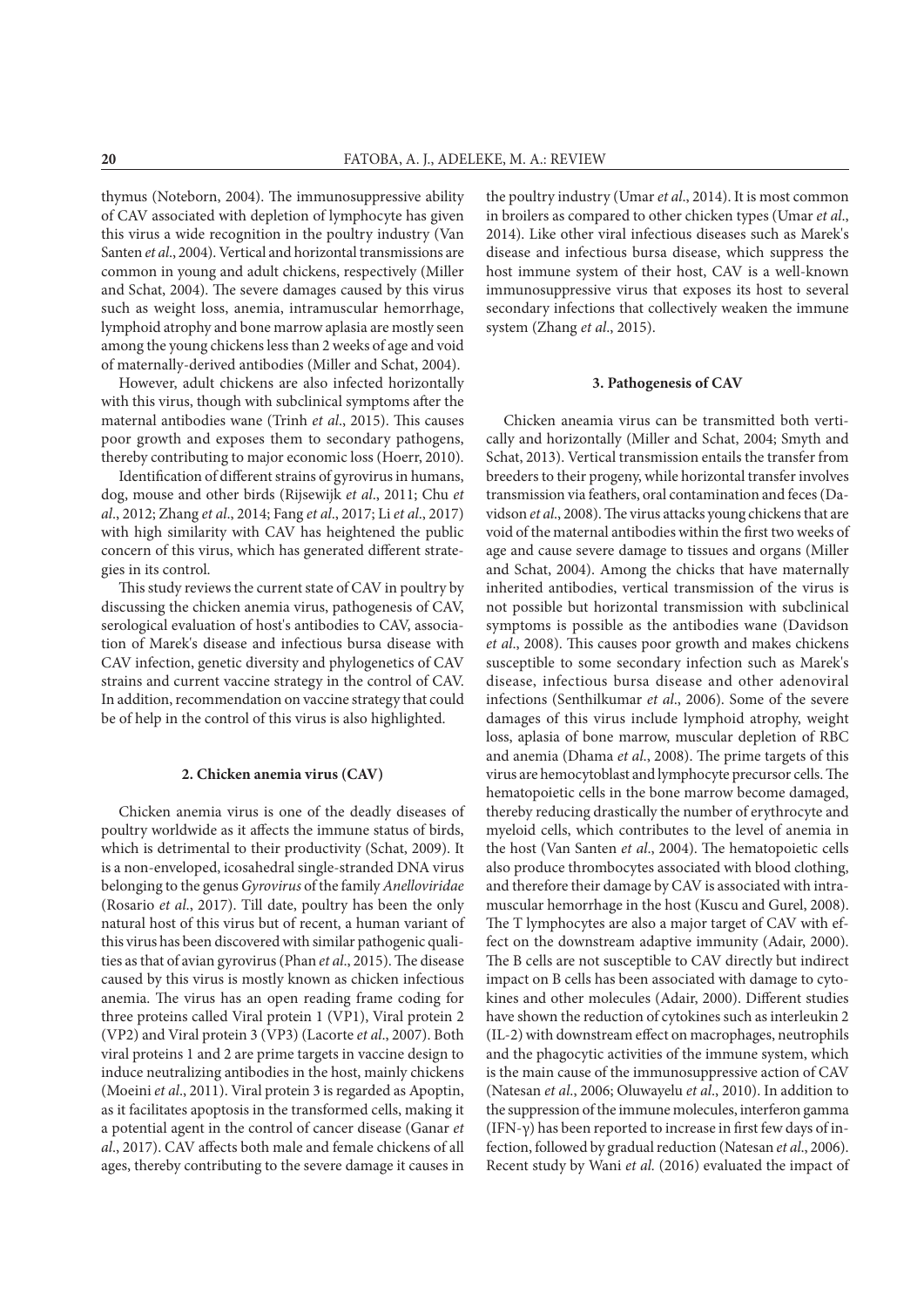viral load of CAV on immunocytological and histopathological parameters. The studies confirmed the highest viral load in blood, thymus and spleen at 15 days post infection with minimal expression in liver, bone marrow and bursa. Drastic reduction of cytokines (IL-2, IL-1, IL-12) at all doses with a 3–15-fold initial increase of IFN-  $\gamma$  at the early stage of infection was also established. The reduction of CD4+ and CD8+ in CAV infected chicks has also been reported (Adair, 2000; Kuscu and Gurel, 2008; Wani *et al*., 2016).

#### **4. Serological evaluation of host antibodies to CAV**

CAV affects chickens of all types throughout the world. To prevent the vertical transmission of this virus from breeders to their progenies, vaccination of the breeders becomes necessary, as it ensures seroconversion by the production and transfer of maternal antibodies that protect the progeny from the infection (Umar *et al*., 2014). Evaluation of these antibodies can be assessed in the breeders through different methods to ascertain the safety of new chicks.

Enzyme linked immunosorbent assay (ELISA), indirect fluorescent antibody test (IFAT) and virus neutralizing test (VNT) have been used in different studies to detect neutralizing antibodies during CIA (Wani *et al*., 2014; Zhang *et al*., 2015). VNT is regarded as the best techniques for chicken infectious anemia virus due to its sensitivity. However, the drawback in the use of this techniques is that it is time consuming and laborious. Due to unsuitability of both VNT and IFAT for large number of samples, ELISA method has been embraced by many researchers for the studies of antibodies against various pathogens (Sawant *et al*., 2015; Shen *et al*., 2015; Bissa *et al*., 2016).

The report of Hadimli *et al*. (2008) on the serological analysis of 922 sera samples collected from 32 flocks of Turkish chickens showed that 609 (66%) were positive for antibodies to CAV by ELISA method. Similarly, 85.7% of 21 commercial layers flocks tested positive to anti-chicken infectious anemia virus antibodies using ELISA methods (Kuyucuoglu *et al*., 2003). Antibodies against CAV using ELISA kits have been reported among various chicken breeds in different countries: 84.72% in Egypt (Hegazy *et al*., 2014), 86% in Nigeria (Owoade *et al*., 2004), 67.3% in Sudan (Ballal *et al*., 2005), 96.15% in Malaysia (Hailemariam *et al*., 2008).

Recently, Ogawa *et al*. (2015) reported the use of blocking latex agglutination test (b-LAT) as an alternative antibodymeasurement technique for chicken infectious anemia virus. The technique involves the binding of monoclonal antibody to CAV antigen, which triggers specific antibodies. The reliability of the technique was confirmed by comparing it with other well-recognized techniques (VNT and IFAT) with total antibody incidence to CAV stated as follows: VNT (78.7%), b-LAT (72.3%) and IFAT (55.3%). VNT and b-LAT showed

significant sensitivity as compared to IFAT, while the user friendly and high speed associated with b-LAT gives this technique an edge over VNT and IFAT.

## **5. Association of Marek's disease and infectious bursa disease with CAV infection**

Infectious bursa disease (IBD) is an acute and highly contagious disease among poultry chicks. The deteriorating effect of this virus is associated with high mortality among poultry chickens. IBD virus is a double-stranded RNA of the genus *Avibirnavirus* and the family *Birnaviridae* (Rosenberger *et al*., 2008). Horizontal transmission of the disease occurs through direct oral contact with infected chickens (Dolz and Majo, 2013). Some of the clinical signs of the disease include: anorexia, ruffled feathers and diarrhea (Dolz and Majo, 2013).

Marek's disease is an immune-suppressive disease that ravages young chickens (Witter, 2001). Due to the immunosuppression of this disease, the chicks are exposed to secondary infection (Schat, 2003). This disease affects egg production in layers and thus contributes to economic loss. The infection stages of Marek's disease include the cytolytic stage, latent stage, proliferation and transformation phase. The transformation phase is characterized by oncogenic transformation of CD4+ T cell leading to the formation of visceral tumors and lymphomas (Jarosinski *et al*., 2006; Boodhoo *et al*., 2016). The Marek's virus belongs to the herpesviruses, with three serotypes as of date: *Gallid herpesvirus 2* (GaHV-2), *Gallid herpesvirus 3* (GaHV-3) and *Meleagrid herpesvirus 1* (MeHV-1) (Davison *et al*., 2009). These serotypes differ in their biological and genomic similarities with GaHV-2 known for its oncogenic ability (Morimura *et al*., 1998).

The co-expression of MD and CAV has been reported to cause serious health damage to the growth of different chickens (Davidson *et al*., 2013). CAV has been isolated among chicken breeds infected with Marek's disease in different countries of the world (Fehler and Winter, 2001; Zanella *et al*., 2001; Davidson *et al*., 2004).

Haridy *et al*. (2009) reported the co-infection of CAV at 4 weeks with chickens infected with Marek's disease at 1 day old. The study confirmed the high mortality rate of 64.3% and mean death rate of 30 days of very virulent MD-CAVinfected chicks as compared to mortality rate of 52.6% and mean death rate of 32 days of the virulent MD-infected chicks. Histopathological changes of the bone marrow at 4 weeks of virulent MD-CAV-infected chicks were associated with the high cytotoxicity of CAV on bone marrow hematopoietic precursor cells. The co-infection of MD and CAV has a great damage on the T-lymphocyte (Schat, 2004). Of the 37 spleens and 12 livers confirmed to be infected with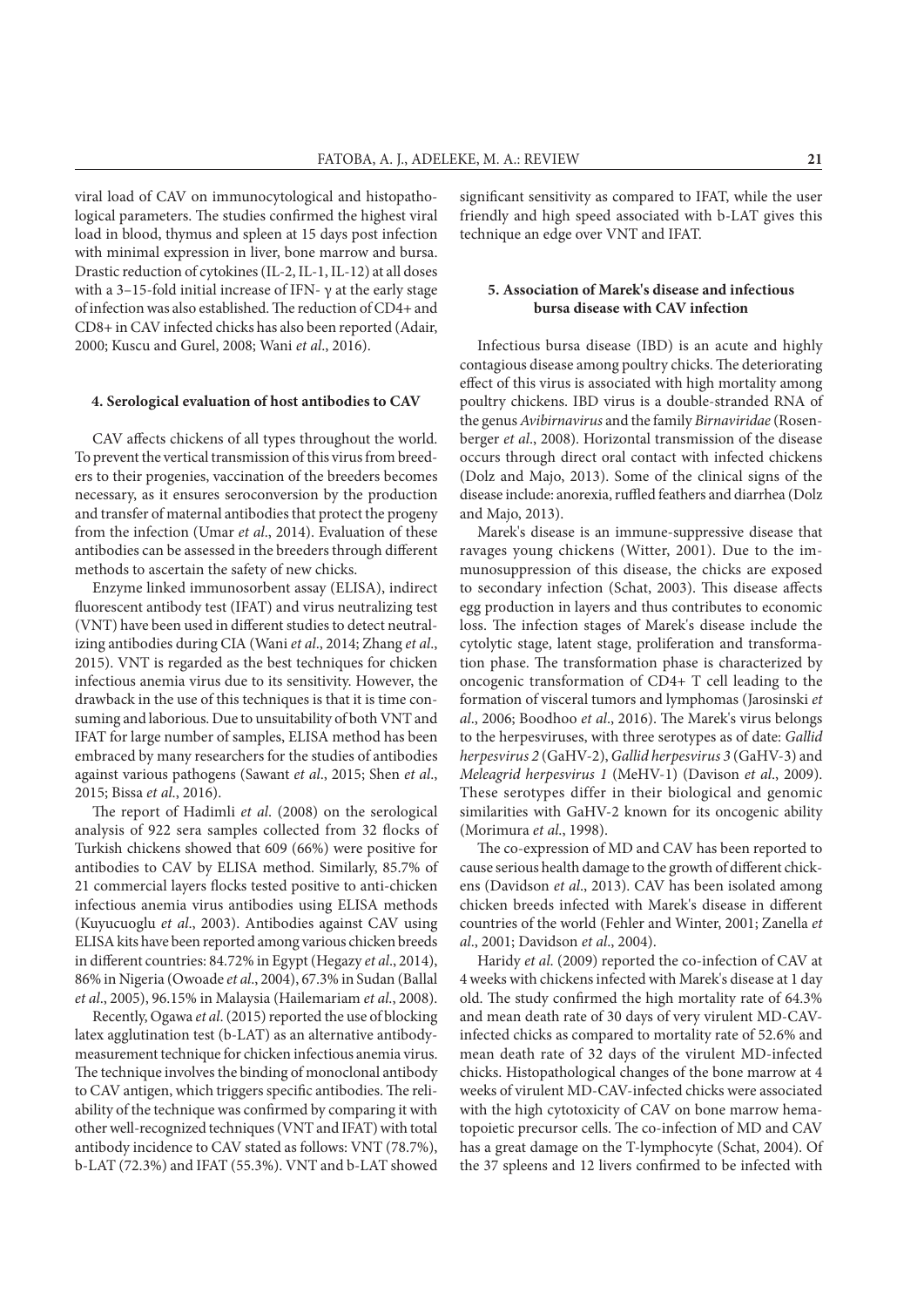MD, CAV was found in the lymphoma of 9 spleens and 2 livers, respectively (Ahmed *et al*., 2016).

Further immunohistochemical analysis confirmed the presence of CAV antisera in MD-infected chickens at 4 weeks old. Similar report of the presence of CAV antisera in 4-week-old MD- infected chickens has been established (Haridy *et al*., 2012). CAV infection has been associated with poor vaccine-induced protection against Marek's disease (Markowski-Grimsrud and Schat, 2003). In contrast, Sun *et al.* (2017) recently compared the vaccine protection of CVI 998/814 against the MDV isolate BS/15 and Md5 in specific pathogen free chicken (SPF-chicken) of white leghorn chickens in China. The unvaccinated SPF chickens showed MD mortality of 85.7% and 80% from both BS/15 and Md5 isolates, respectively. However, among the vaccinated SPF chickens, the vaccines CVI 998 and 814 provided protective index of 33.3 and 66.7 to SPF chicken against BS/15, while the protective index of vaccine CVI 998 and 814 against Md5 was 92.9% and 100%, respectively. The study confirmed that poor vaccination protection against MD could be due to different strains of MDV. Due to synergy between these viruses in expressing both clinical and subclinical signs in chicken, detection of these viruses becomes important. Different studies have used quantitative PCR for the detection of each of the viruses (Van Santen *et al*., 2004; Islam *et al*., 2006; Cortes *et al*., 2011). Moreover, multiplex qPCR has also been used to detect viruses in infected chickens (Davidson *et al*., 2013).

Similarly, CAV has also been reported to work synergistically with infectious bursa disease virus (IBDV) to suppress the immune system of birds (Miles *et al*., 2001; Toro *et al*., 2009; Hoerr, 2010). Sometimes it is difficult to separate the clinical signs of IBD from CIA, leading to misdiagnosis among poultry clinicians (Smyth and Schat, 2013; Haridy *et al*., 2012).

Co-infection with both CAV and infectious bursa disease virus (IBDV) has shown that very virulent IBD virus (vvIBDV) inhibits the production of neutralizing antibodies against CIA in chickens (Kuscu and Gurel, 2008). The increase of prevalence of CAV and IBDV in chicken premises is due to the resistance of these viruses to both physical and chemical agents (Toro *et al*., 2009). Schat and Van Santen (2008) reported that the hemorrhage seen in IBD-infected chickens may be due to CAV and not IBDV. The co-infection of IBDV and CAV has been reported in different countries (Toro *et al*., 2009; Adedeji *et al*., 2016).

#### **6. Genetic diversity and phylogenetics of CAV strains**

Among the viral protein genes present in the CAV genome, VP1 is known to be less conserved. The variability of VP1 gene among CAV isolates has been reported and it has

influenced diversity of different CAV isolates (Schat, 2003; Eltahir *et al*., 2011; Kye *et al*., 2013).

Molecular characterization of CAV genome reveals a hypervariable region (position 139 to 151) of VP1 protein, of which position 139 and 144 are known to play key role in the growth and spread of the virus (Renshaw *et al*., 1996). In addition, viral infection has been reported to be pathogenic if the amino acid at the position 394 of the VP1 protein is glutamine (Yamagushi *et al*., 2001). The presence of glutamine has been consistent in this position among different CAV strains (Eltahir *et al*., 2011; Kye *et al*., 2013; Li *et al*., 2017).

Moreover, the recent study by Li *et al.* (2017) reported the presence of the amino-acid Isoleucine (Ile) at position 75 and 125 of the VP1 protein among chicken and mouse CAV strains isolated from different provinces in China. This is in contrast to the amino acids valine (Val) and leucine (Leu) known for these positions in CAV. Similarly, Eltahir *et al.* (2011) reported 8 nucleotide mutations in VP3 protein, which are specific to CAV strain of Chinese origin couple with 10 and 60 mutations in VP2 and VP1, respectively. The diversity of CAVs VP1 proteins has been reported among CAV strains in different countries (Oluwayelu *et al*., 2008; Nayabian and Mardani, 2013; Zhang *et al*., 2013). Based on the diversity of CAV viral proteins, different clades of CAV strains have been reported with no consistent classification among CAV strains of different origins (Simionatto *et al*., 2006; Eltahir *et al*., 2011b; Zhang *et al*., 2013). Although previous classification was criticized based on low bootstrap and non-existence of monophyletic group, recent study by Li *et al.* (2017) on 24 novel CAV sequences, supported by topology and high posterior probability (>0.89), classified CAV into 8 major lineages, which are scattered across different branches with no clear distribution. The author rooted the discrepancy of CAV phylogeny to the complexity of CAV on genome, pathology and epidemiology level, which require further study. To further confirm the diversification of CAV strain in different geographical region using 1000 bootstrap replicates, Olszewska-Tomczyk *et al.* (2016) classified Polish CAV strains into 2 main clades based on the nucleotide sequences of the VP1 protein. Different studies on the diversity of CAV isolates in different countries have been reported (Ducatez *et al*., 2008; Kim *et al*., 2010; Snoeck *et al*., 2012). The rapid identification of novel CAV strains in different parts of the world is of no doubt the result of the resistance of the virus to different vaccines. Therefore, there is need for a new approach in vaccine design.

## **7. Current and future perspective in the control of CAV**

Vaccination as shown in Fig. 1, combined with good poultry management, has been the only available control measure for preventing the vertical transmission of CAV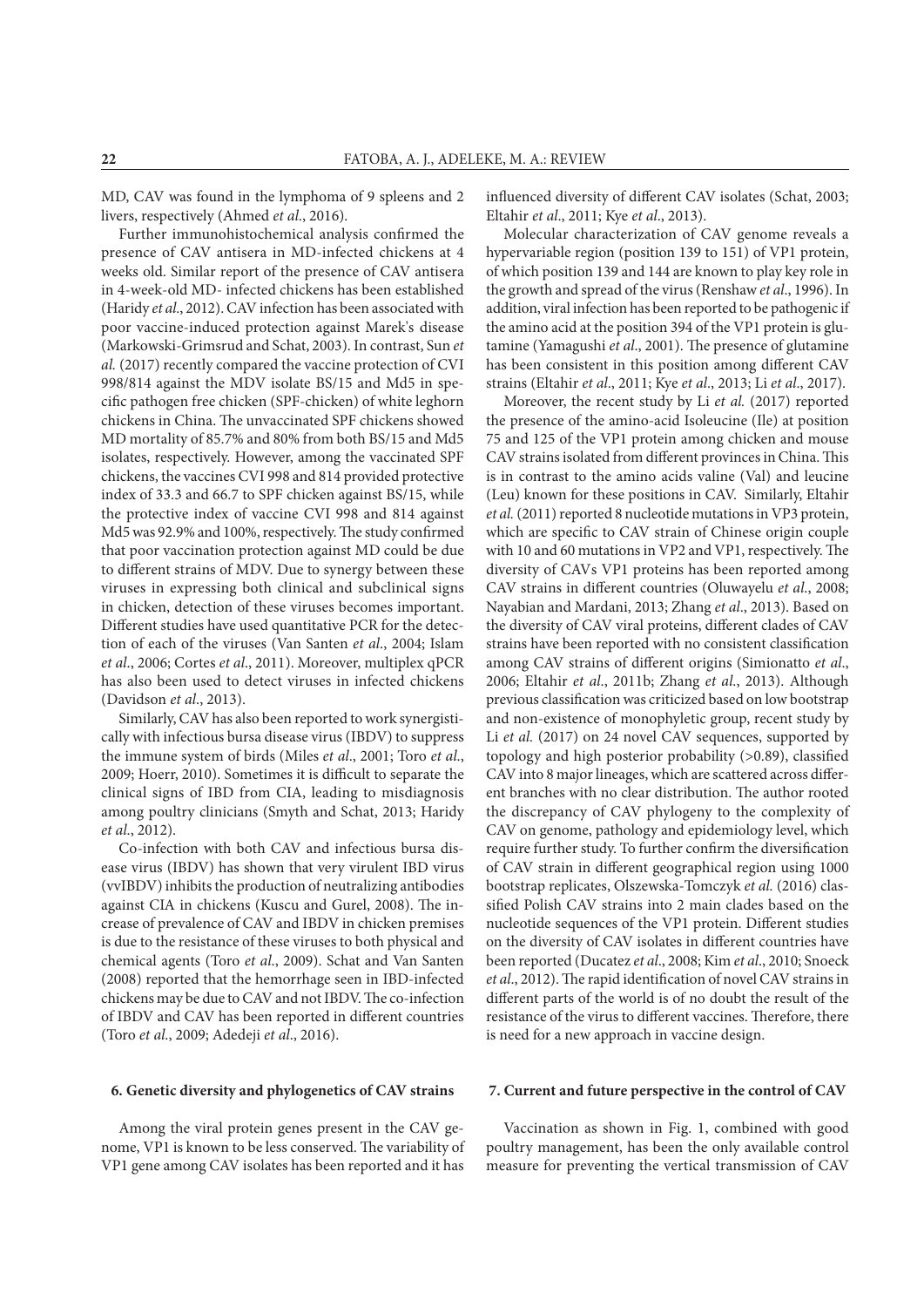

**Schematic diagram showing different vaccine strategies against CAV**

from breeder hens to their progenies. Progenies of vaccinated breeders derive maternal antibodies, which protect them from severe clinical signs of chicken infectious anemia (Todd, 2000). Despite the availability of maternally derived antibodies, which wane after three weeks of age, chickens are still susceptible to this infection though with subclinical symptoms (Hoerr, 2010). Several traditional vaccines have proven to be effective against this virus, but their limitation has led to the emergence of myriads of modern vaccines with potential protection ability, though many are still on clinical considerations. The current live attenuated vaccine provides protection against CAV and triggers high immune response, but the constraint of such vaccine is the ability of the virus to revert to its virulent nature and the risk of horizontal transmission of the virus to chickens (Sawant *et al*., 2015).

Inactivated vaccine has been regarded as safe because it is stable, though with low immune response, which could be addressed with appropriate vaccine adjuvants. As against the shift in tide from traditional vaccine to recombinant and DNA vaccines, Zhang *et al*. (2015) recently reported the efficacy of inactivated strain (GD-G-12) of CAV as reliable vaccine against CIA. The isolate, which was described as highly pathogenic, was inactivated by β-propiolactone hydrolysis in contrast to the conventional formaldehyde method. Vaccinated hen showed 98–100% protection when challenged with CAV strain GD-G-12 compared with the unvaccinated, which showed 100% mortality rate. In addition, the level of antibodies expression evaluated by ELISA method was at peak in the vaccinated breeder hens and chicks, an indication of maternal transmission. Inability of CAV strain to grow to high titer levels in embryo or cell culture coupled with potential reversion to virulence are some of the drawbacks of the

current vaccines (live and killed) against chicken infectious anemia (Sawant *et al*., 2015; Shen *et al*., 2015). Therefore, the need for DNA and recombinant vaccines becomes imperative for the control of CAV.

Studies on chicken anemia viral protein 1 and 2 (VP1 and VP2) have been reported to induce neutralizing antibodies against CAV (Lacorte *et al*., 2007; Trinh *et al*., 2015). The combination of these viral protein genes was cloned into DNA vaccines named as pBudVP1 and pBudVP2-VP1, respectively. SPF chickens vaccinated with (pBudVP2-VP1) at 4 weeks showed antibodies titer value of 1853 compared to the other grouped vaccinated with (pBudVP1) with no antibody (Moeini *et al*., 2011). Similarly, recombinant form of viral protein 1(rVP1) and pigeon interferon gamma (rPiIFN-γ) was recently combined as subunit vaccine against chicken anemia virus (Shen *et al*., 2015). The chickens vaccinated with (rVP1+rPiIFN-γ) showed higher antibodies titer value as compared with the group with only inactivated vaccine and recombinant viral protein (rVP1) group. Th-1 type cytokine was higher in the combined recombinant vaccine than in the inactivated group and rVP1 group. Antibody induction by vaccine has been reported as an effective means of evaluating subunit protein efficacy against CAV (Sawant *et al*., 2015; Trinh *et al*., 2015).

Despite the recent development in the recombinant and DNA vaccines for CAV, the virus is still much prevalent. Therefore, future vaccine design should consider improving the induction of the neutralizing antibodies against CAV by combining both recombinant and DNA vaccine in a prime boost regimen with a suitable adjuvant. This could curtail the poor immunogenicity of both recombinant and DNA vaccines.

#### **8. Conclusion**

Chicken infectious anemia is an immunosuppressive infectious disease, which is caused by chicken anemia virus. The virus is transmitted both vertically and horizontally. The immunosuppressive quality of this virus has given it a wide recognition in the poultry industry. The economic impact of CAV on poultry birds is alarming and this has generated strict adherence to biosecurity measures such as vaccination and good poultry management among farmers. With the upsurge of novel CAV strains reported in different geographical locations, it is unlikely that most current vaccines would be effective against this virus. This, therefore, demands a new approach in vaccine design, taking these novel strains into consideration. Recent advances in DNA and recombinant vaccines have shown promising effect in the control of CAV. Although, the poor immunogenicity of both DNA and recombinant vaccines is still a limiting factor, future studies could explore the combination of these vac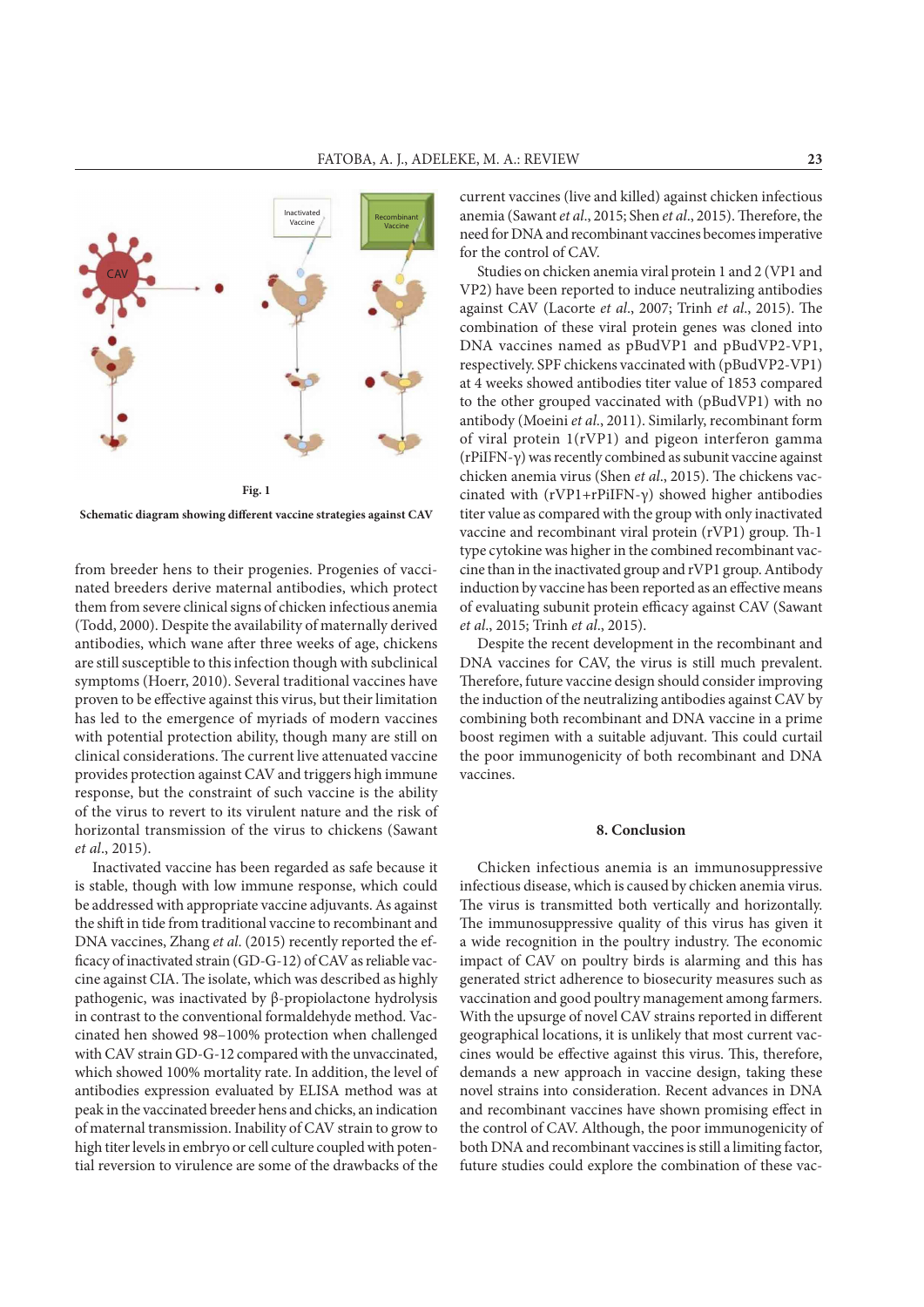cines either as a prime-boost or prime-boost with suitable adjuvant to increase the levels of neutralizing antibodies against this virus.

**Acknowledgment.** The authors wish to thank the College of Agriculture, Engineering and Science, University of KwaZulu-Natal South Africa for providing tuition fee remission for doctoral study of the first author.

#### **References**

- Adair BM, Dev. Comp. Immunol. 24, 247–255, 2000. https://doi. org/10.1016/S0145-305X(99)00076-2
- Adedeji AJ, Sati NM, Pewan SB, Ogbu KI, Adole JA, Lazarus DD, Ijiwo SJ, Okpanachi A, Nwagbo IO, Joannis TM, Abdu PA, Vet. Sci. Res. Rev. 2, 60–65, 2016.
- Ahmed MS, Ono H, Sasaki J, Ochiai K, Goryo M, J. Vet. Med. Sci. 78, 825–829, 2016. https://doi.org/10.1292/jvms.15-0615
- Ballal A, Elhussein AM, Abdelrahim IS, J. Anim. Vet. Adv. 4, 666–667, 2005.
- Bissa M, Quaglino E, Zanotto C, Illiano E, Rolih V, Pacchioni S, Cavallo F, Morghen CD, Radaelli A, Antiviral Res. 134, 182–191, 2016. https://doi.org/10.1016/j.antiviral.2016.09.002
- Boodhoo N, Gurung A, Sharif S, Behboudi S, Vet. Res. 47, 119, 2016. https://doi.org/10.1186/s13567-016-0404-3
- Chu DK, Poon LL, Chiu SS, Chan KH, Ng EM, Bauer I, Cheung TK, Ng IH, Guan Y, Wang D, Peiris JM, J. Clin. Virol. 55, 209–213, 2012. https://doi.org/10.1016/j.jcv.2012.07.001
- Cortes AL, Montiel ER, Lemiere S, Gimeno IM, Avian Dis. 55, 302–310, 2011. https://doi.org/10.1637/9578-101510- ResNote.1
- Davison AJ, Eberle R, Ehlers B, Hayward GS, McGeoch DJ, Minson AC, Pellett PE, Roizman B, Studdert MJ, Thiry E, Arch. Virol. 154, 171–177, 2009. https://doi.org/10.1007/ s00705-008-0278-4
- Davidson I, Artzi N, Shkoda I, Lublin A, Loeb E, Schat KA, Virus Res. 132, 152–159, 2008. https://doi.org/10.1016/j.virusres.2007.11.012
- Davidson I, Kedem M, Borochovitz H, Kass N, Ayali G, Hamzani E, Perelman B, Smith B, Perk S, Avian Dis. 48, 108–118, 2004. https://doi.org/10.1637/7072
- Davidson I, Raibshtein I, Al-Touri A, Avian Dis. 57, 532–538, 2013. https://doi.org/10.1637/10418-101012-Reg.1
- Dhama K, Mahendran M, Gupta PK, Rai A, Vet. Res. Commun. 32, 341–356, 2008. https://doi.org/10.1007/s11259-008- 9040-3
- Dolz R, Majo N, In Gimeno IM (Ed.), Grupo Asis Biomedia, Zazagoza 2013, pp. 67–87, 2013.
- Ducatez MF, Chen H, Guan Y, Muller CP, Avian Dis. 52, 68–73, 2008. https://doi.org/10.1637/8049-070407-Reg
- Eltahir YM, Qian K, Jin W, Wang P, Qin A, Virol. J. 8, 145, 2011a. https://doi.org/10.1186/1743-422X-8-145
- Eltahir YM, Qian K, Jin W, Qin A, Virol. J. 8, 512, 2011b. https:// doi.org/10.1186/1743-422X-8-512
- Fang L, Li Y, Wang Y, Fu J, Cui S, Li X, Chang S, Zhao P, BioMed Res. Int. Vol. 2017, Article ID 6707868, 2017.
- Fehler F, Winter C, International Symposium on Infectious Bursal Disease and Chicken Infectious Anemia. Rauischolzhausen, pp. 391–394, 2001.
- Ganar K, Shah M, Kamdi BP, Kurkure NV, Kumar S, Microb. Pathog. 102, 113–119. 2017. https://doi.org/10.1016/j. micpath.2016.11.017
- Hadimli HH, Erganiş O, Gueler L, Uçan US, Turk. J. Vet. Anim. Sci. 32, 79–84, 2008.
- Hailemariam Z, Omar AR, Hair-Bejo M, Giap TC, Virol. J. 5, 128, 2008. https://doi.org/10.1186/1743-422X-5-128
- Hald T, Analysis of the baseline survey on the prevalence of Campylobacter in broiler batches and of Campylobacter and Salmonella on broiler carcasses in the EU, 2008, Part A: Campylobacter and Salmonella prevalence estimates. European Food Safety Authority, 2010.
- Haridy M, Goryo M, Sasaki J, Okada K, Avian Pathol. 38, 469–483, 2009. https://doi.org/10.1080/03079450903349162
- Haridy M, Sasaki J, Okada K, Goryo M, Res. Vet. Sci. 93, 1353–1360, 2012. https://doi.org/10.1016/j.rvsc.2012.05.004
- Hegazy A, Abdallah F, Abd-el Samie IK, Nazim A, Assiut Vet. Med. J. 60, 142, 2014.
- Hoerr FJ, Avian Dis. 54, 215, 2010. https://doi.org/10.1637/8909- 043009-Review.1
- Islam A, Cheetham BF, Mahony TJ, Young PL, Walkden-Brown SW, J. Virol. Methods 132, 127–134, 2006. https://doi. org/10.1016/j.jviromet.2005.10.009
- Jarosinski KW, Tischer BK, Trapp S, Osterrieder N, Expert Rev. Vaccines 5, 761–772, 2006. https://doi. org/10.1586/14760584.5.6.761
- Kim HR, Kwon YK, Bae YC, Oem JK, Lee OS, Poult. Sci. 89, 2426–2431, 2010. https://doi.org/10.3382/ps.2010-00911
- Kuscu B, Gürel A, J. Vet. Sci. 9, 15–23, 2008. https://doi.org/10.4142/ jvs.2008.9.1.15
- Kuyucuoglu Y, Hadimli HH, Kenar B, Ucan US, Vet. Hek. Mikrobiyol. Derg. 3, 21–26, 2003.
- Kye SJ, Kim JY, Seul HJ, Kim S, Kim SE, Lee HS, Sorn S, Choi KS, Poult. Sci. 92(10), 2681–2686, 2013. https://doi. org/10.3382/ps.2013-03204
- Lacorte C, Lohuis H, Goldbach R, Prins M, Virus Res. 129, 80–86, 2007. https://doi.org/10.1016/j.virusres.2007.06.020
- Li Y, Fang L, Cui S, Fu J, Li X, Zhang H, Cui Z, Chang S, Shi W, Zhao P, Front. Microbiol. 8, 2017.
- Markowski‐Grimsrud CJ, Schat KA, Immunology 109, 283–294, 2003. https://doi.org/10.1046/j.1365-2567.2003.01643.x
- Miles AM, Reddy SM, Morgan RW, Avian Dis. 1, 9–18, 2001. https:// doi.org/10.2307/1593006
- Miller MM, Schat KA, Avian Dis. 48, 734–745, 2004. https://doi. org/10.1637/7271-090304R
- Moeini H, Omar AR, Rahim RA, Yusoff K, Virol. J. 8, 119, 2011. https://doi.org/10.1186/1743-422X-8-119
- Morimura T, Ohashi K, Sugimoto C, Onuma M, J. Vet. Med. Sci. 60, 1–8, 1998. https://doi.org/10.1292/jvms.60.1
- Natesan S, Kataria JM, Dhama K, Rahul S, Baradhwaj N, Virus Res. 118, 78–86, 2006. https://doi.org/10.1016/j.virusres.2005.11.017